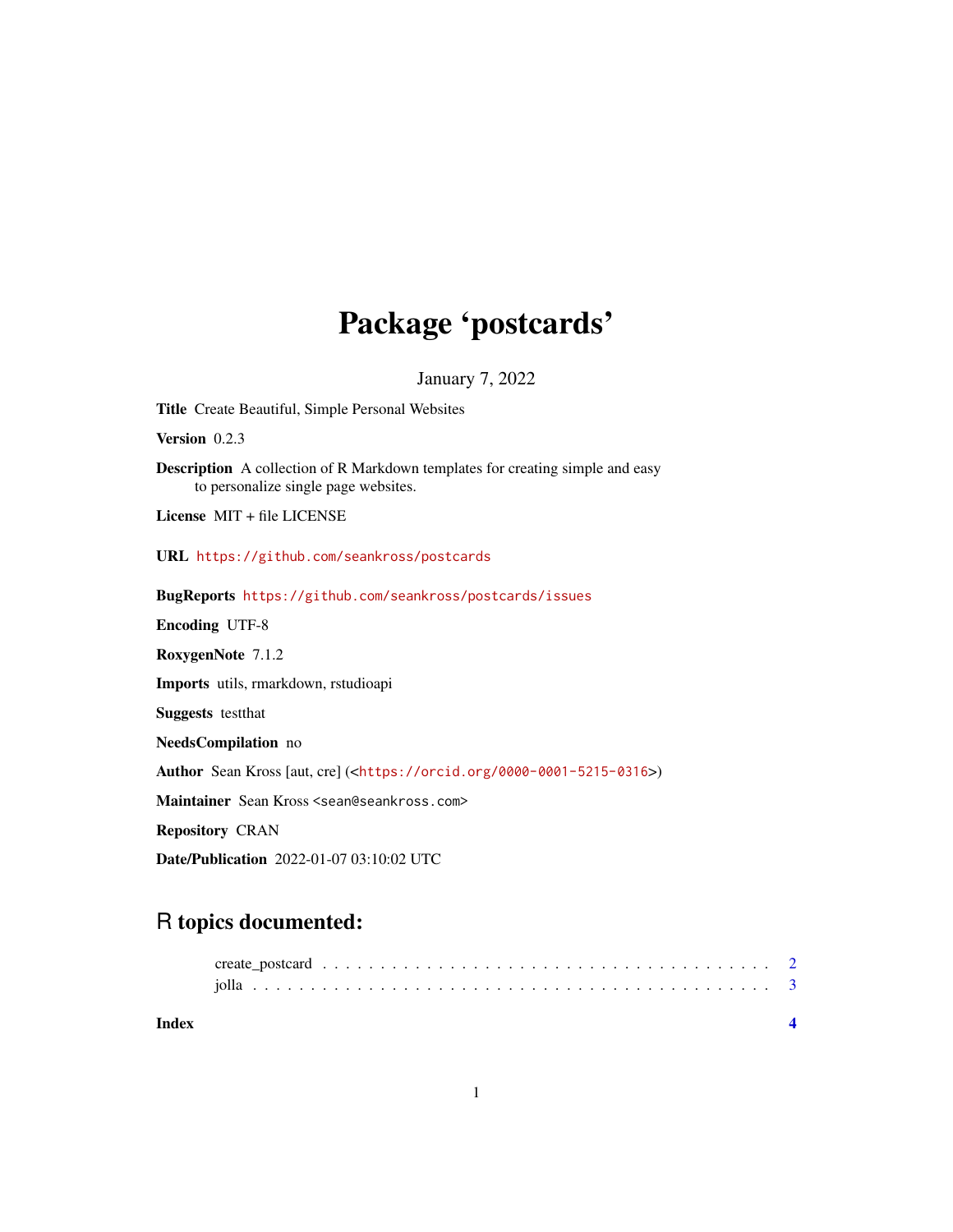<span id="page-1-0"></span>create\_postcard *Create a new postcard*

#### Description

Create (and optionally edit) a new postcard.

#### Usage

```
create_postcard(
  file = "index.Rmd",
  template = "jolla",
  create_dir = FALSE,
 edit = TRUE,create_image = TRUE
)
```
#### Arguments

| file         | File name for the draft                                                                                                                                                                           |
|--------------|---------------------------------------------------------------------------------------------------------------------------------------------------------------------------------------------------|
| template     | Template to use as the basis for the draft. This is either the full path to a template<br>directory or the name of a template directory within the rmarkdown/templates<br>directory of a package. |
| create_dir   | TRUE to create a new directory for the postcard (defaults to FALSE).                                                                                                                              |
| edit         | TRUE to edit the template immediately                                                                                                                                                             |
| create_image | TRUE to create a placeholder image (defaults to TRUE).                                                                                                                                            |

#### Details

Valid values for the template argument include "jolla", "jolla-blue", "trestles", "onofre", and "solana".

#### Examples

```
## Not run:
```

```
postcards::create_postcard(template = "jolla")
postcards::create_postcard(template = "jolla-blue")
postcards::create_postcard(template = "trestles")
postcards::create_postcard(template = "onofre")
postcards::create_postcard(template = "solana")
```
## End(Not run)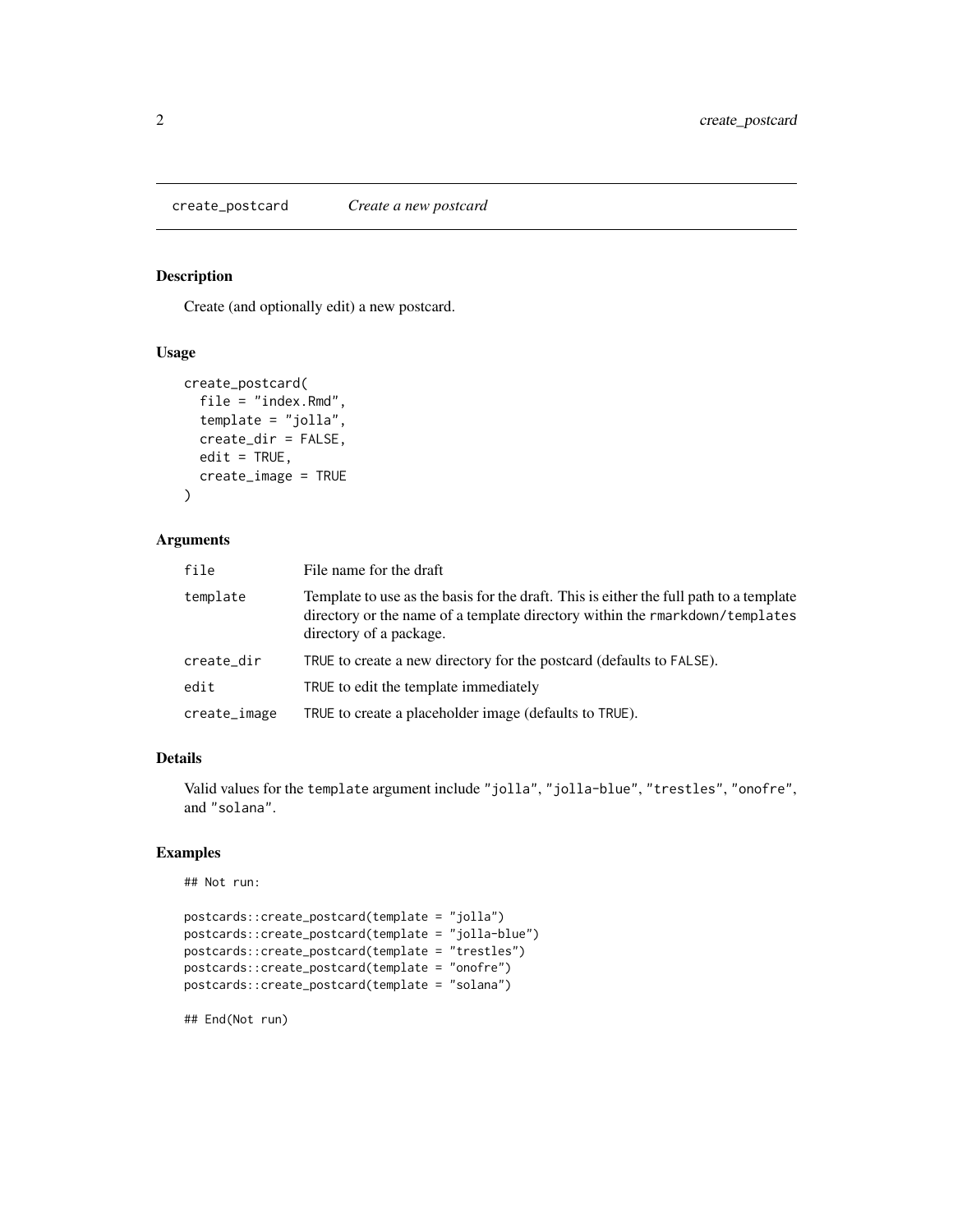<span id="page-2-0"></span>

#### Description

Postcards templates

#### Usage

```
jolla(css = NULL, includes = NULL, ...)jolla_blue(css = NULL, includes = NULL, ...)
trestles(css = NULL, includes = NULL, ...)
onofre(css = NULL, includes = NULL, ...)
solana(css = NULL, includes = NULL, ...)
```
#### Arguments

| <b>CSS</b> | CSS and/or Sass files to include. Files with an extension of sass or scss are<br>compiled to CSS via sass: : sass(). Also, if theme is a bslib: : bs_theme()<br>object, Sass code may reference the relevant Bootstrap Sass variables, functions,<br>mixins, etc. |
|------------|-------------------------------------------------------------------------------------------------------------------------------------------------------------------------------------------------------------------------------------------------------------------|
| includes   | Named list of additional content to include within the document (typically cre-<br>ated using the <b>includes</b> function).                                                                                                                                      |
| $\cdots$   | Additional arguments passed to rmarkdown::html_document()                                                                                                                                                                                                         |